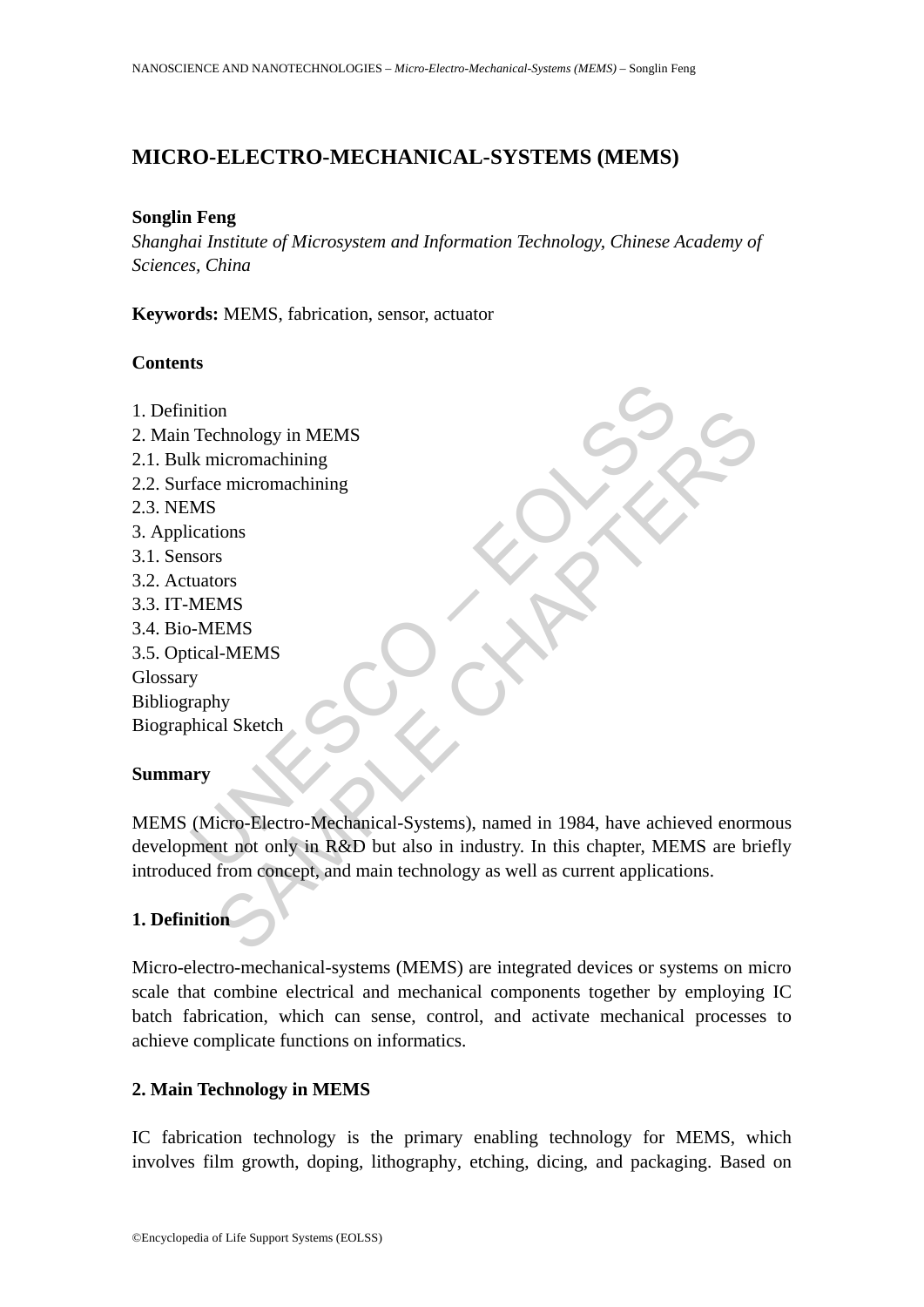such technology, MEMS developed their technology— so-called bulk micromachining, surface micromachining, and even Nano-electro-mechanical- systems (NEMS).

#### **2.1. Bulk Micromachining**

In bulk micromachining, bulk of the Si substrate is etched away to leave the desired micromechanical elements. Bulk micromachining of Si uses wet- and dry-etching techniques in conjunction with wafer bonding and chemical-mechanical-polishing (CMP) to sculpt micromechanical devices from the Si substrate. It is possible to form structures with few hundreds of microns in depth.

### **2.1.1. Wet Etching Techniques**

Wet etching consists in a selective removal of material by dipping a substrate into a solution that can dissolve it. Due to the chemical nature of this etching process, a good selectivity can often be obtained. It is relatively simple and inexpensive, and is well suited for applications which do not require much complexity, and which are low cost.

Wet etching can be divided into anisotropic etching and isotropic etching. Anisotropic etchants, such as KOH, TMAH, EPW, are widely used. These preferentially etch single crystal Si along given crystal planes, while isotropic etchants, such as HNA, are not sensitive to the crystal orientations.

Etch masks and etch-stop techniques that can be used with Si anisotropic etchants to selectively prevent regions of Si from being etched. Good etch masks are provided by SiO2 and Si3N4, and some metallic thin films such as Cr and Au (gold).



Figure 1. Micro beam fabricated by etch-stop anisotropic etching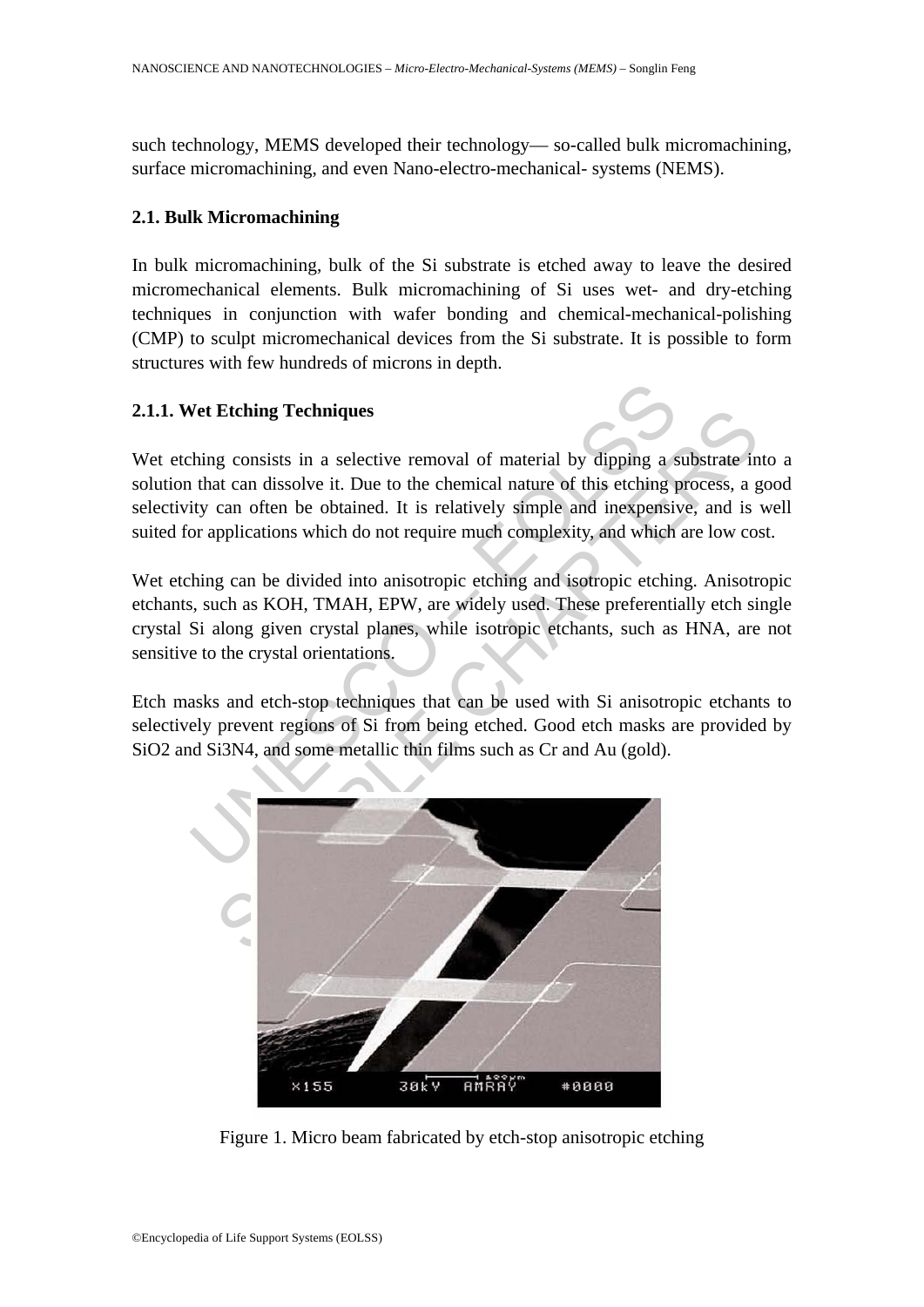## **2.1.2. Dry Etching Techniques:**

A drawback of wet anisotropic etching is that the microstructure geometry is defined by the internal crystalline structure of the substrate. Reactive gas plasmas can perform deep anisotropic dry etching of Si wafers, up to a depth of a few hundred microns, while maintaining smooth vertical sidewall profiles.

In chemical part of reactive ion etching (RIE), plasma is used to break the reactor gas molecules into ions. The ions are accelerated towards, and react with the surface of the material, forming another gaseous material. There is also a physical part which is similar to the sputtering deposition process. By changing the balance between isotropic chemical and highly anisotropic physical etching, it is possible to form sidewalls that have shapes from rounded to vertical.

to the sputtering deposition process. By changing the balance between the sputtering deposition process. By changing the balance between and highly anisotropic physical etching, it is possible to form apes from rounded to nd highly anisotropic physical etching, it is possible to form sidewalls<br>s from rounded to vertical.<br>subclass of RIE which continues to grow rapidly currently is deep<br>this process, etch depths of hundreds of microns can be A special subclass of RIE which continues to grow rapidly currently is deep RIE (DRIE). In this process, etch depths of hundreds of microns can be achieved with almost vertical sidewalls. In this process, two different gas compositions are attended in the reactor. The C4F8 creates a polymer on the surface of the substrate, and the second gas composition (SF6 and O2) etches the substrate. The polymer is immediately sputtered away by the physical part of the etching, but only on the horizontal surfaces and not the sidewalls. Since the polymer only dissolves very slowly in the chemical part of the etching, it builds up on the sidewalls and protects them from etching. As a result, etching aspect ratios of 50 to 1 can be achieved. The process can easily be used to etch completely through a silicon substrate, and etch rates are 3-6 times higher than wet etching.



Figure 2. Micro trenches fabricated by DRIE

Xenon difluoride (XeF2) etching is a dry vapor phase isotropic etch for silicon, which is primarily used for releasing metal and dielectric structures by undercutting silicon. Its etch selectivity to silicon is very high, allowing it to work with photoresist, SiO2,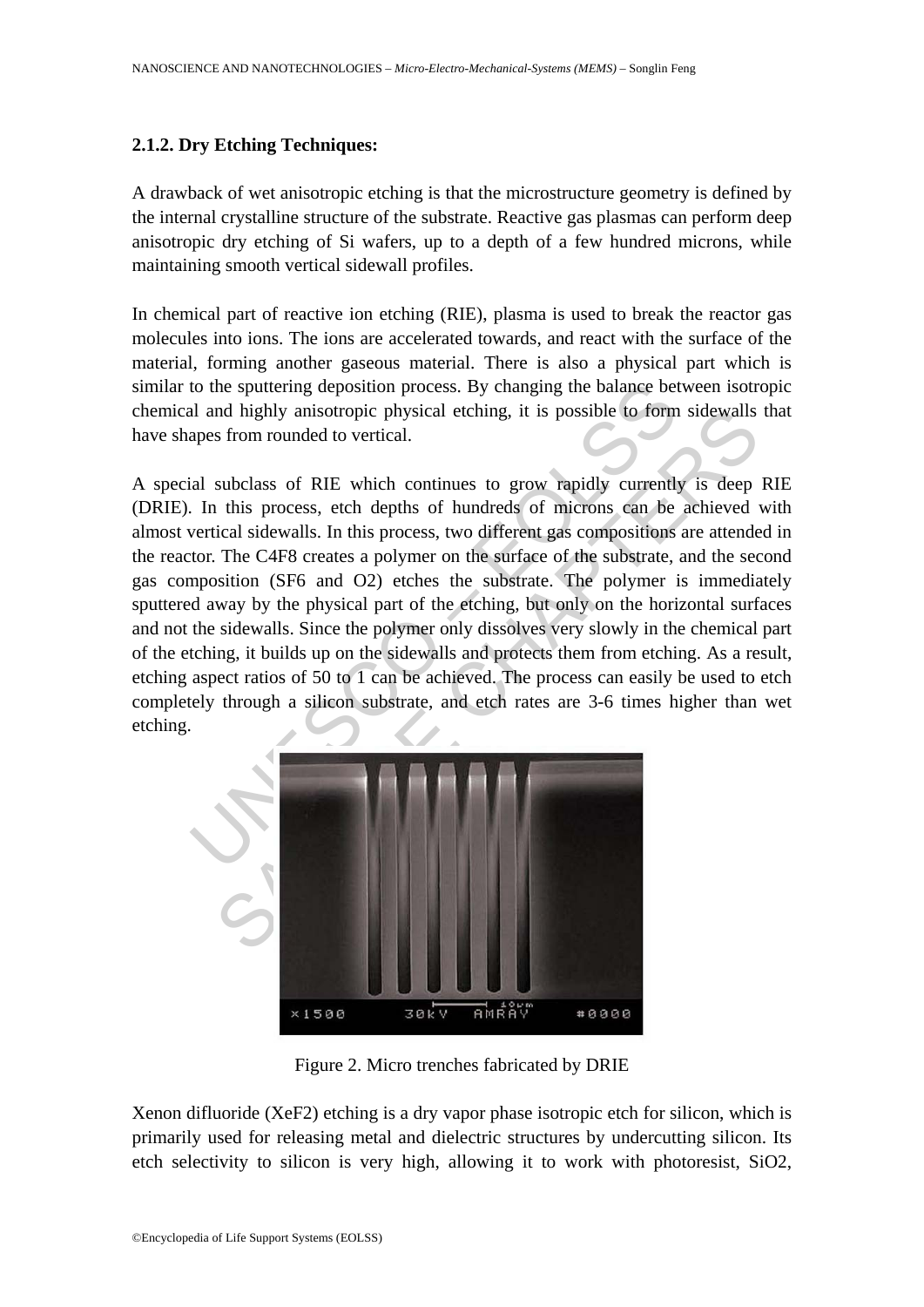silicon nitride, and various metals for masking.

### **2.1.3. Wafer Bonding Techniques**

Wafer bonding can be used to join any two flat mirror-polished clean surfaces with various crystallographic orientations and lattice constants. Typically temperature, force and/or an intermediate layer are used to facilitate bonding. Silicon direct, anodic, eutectic and thermocompression bonding are common, while temporary bonding is increasingly being used with ultrathin wafers.

Anodic bonding joins a silicon wafer with a glass wafer that contains a high concentration of alkali metal oxides (often Pyrex). At elevated temperature (200-500°C), a high-voltage electric field is applied, which dissociates the oxides and drives the metal ions into the glass. The process creates an oxygen-rich layer at the silicon-glass interface. The electric field forces the oxygen ions to the silicon surface, resulting in a strong, irreversible bond.

bonding joins a silicon wafer with a glass wafer that correction of alkali metal oxides (often Pyrex). At elevated temperature voltage electric field is applied, which dissociates the oxides and do the glass. The process c on of alkali metal oxides (often Pyrex). At elevated temperature (200-500<br>age electric field is applied, which dissociates the oxides and drives the n<br>the glass. The process creates an oxygen-rich layer at the silicon-g<br>Th Eutectic bonds are used when a hermetic or vacuum seal is required, generally for sensors. It uses an intermediate bonding material that forms a eutectic alloy at a specific temperature, such as gold-silicon, gold-tin, or lead-silicon. The metal is usually deposited by plating, while the silicon source can be the wafer or CVD. Solid-liquid mixing occurs at temperatures slightly above the eutectic point and high contact force (40 kN). A hermetic solid seal forms upon cooling.

Adhesive bonding uses photoresist, spin-on glasses or polymers to deposit a planarizing material between two wafers. Such materials can be annealed at low temperature to provide a low-stress wafer stack.

Thermocompression bonding uses glass beads suspended in a carrier paste (glass frit) and deposited onto a substrate either in a blanket form or patterned using screen printing. After deposition, the solvents are removed by degassing, and then heat and pressure are applied to make a hermetic seal.

Temporary bonding is typically accomplished using spin-on wax or dry adhesives to bond a wafer to a carrier face down while the backside is grinded and polished. Later, the wax is melted, or the polymer adhesive is exposed to UV radiation to automatically release the bond. Temporary bonding is needed for ultrathin devices used in smart cards and other portable applications.

- -
- -
- -